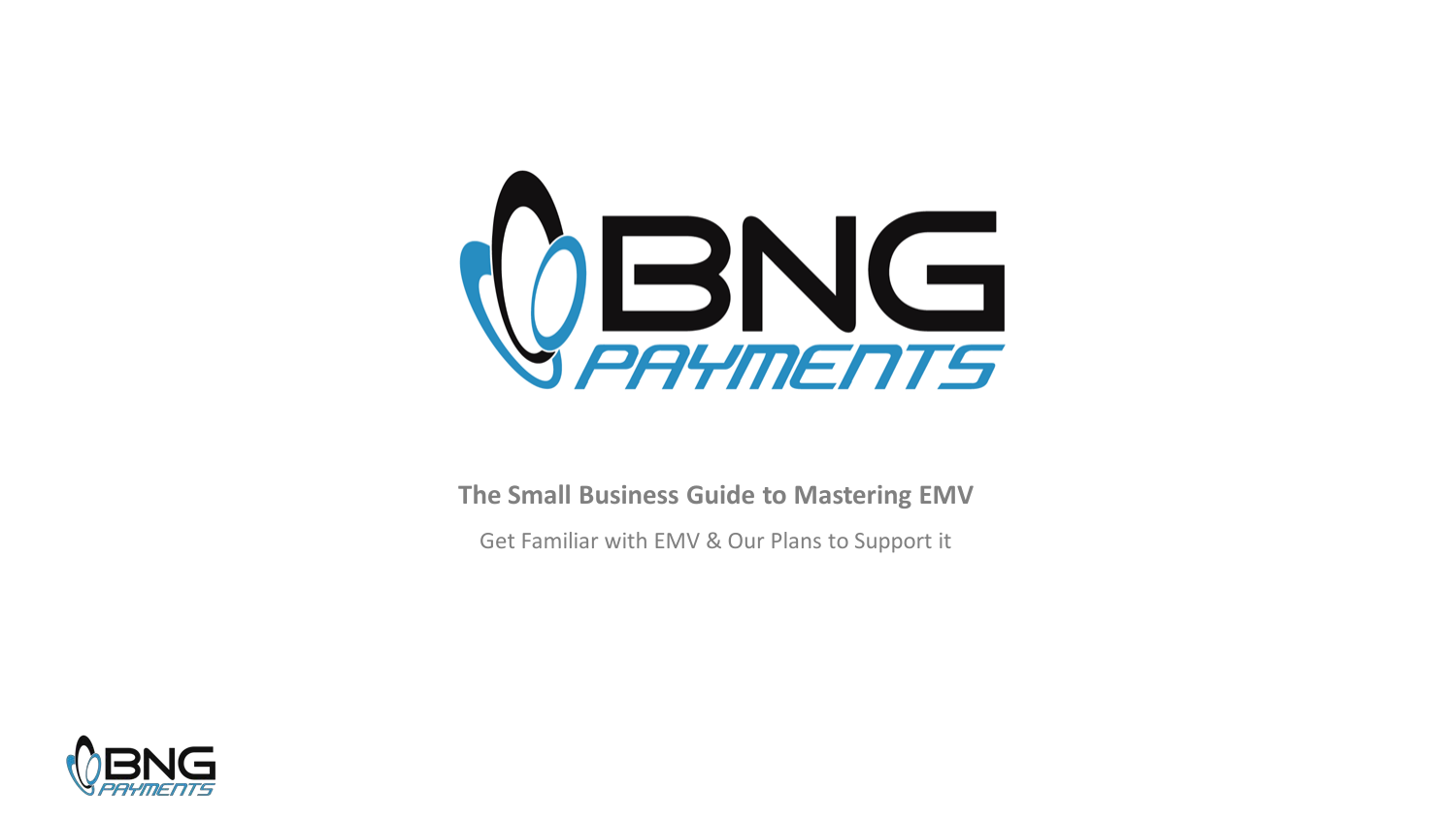# **EMV 101**

Understanding the Basics of EMV Technology



Get to Know the Chip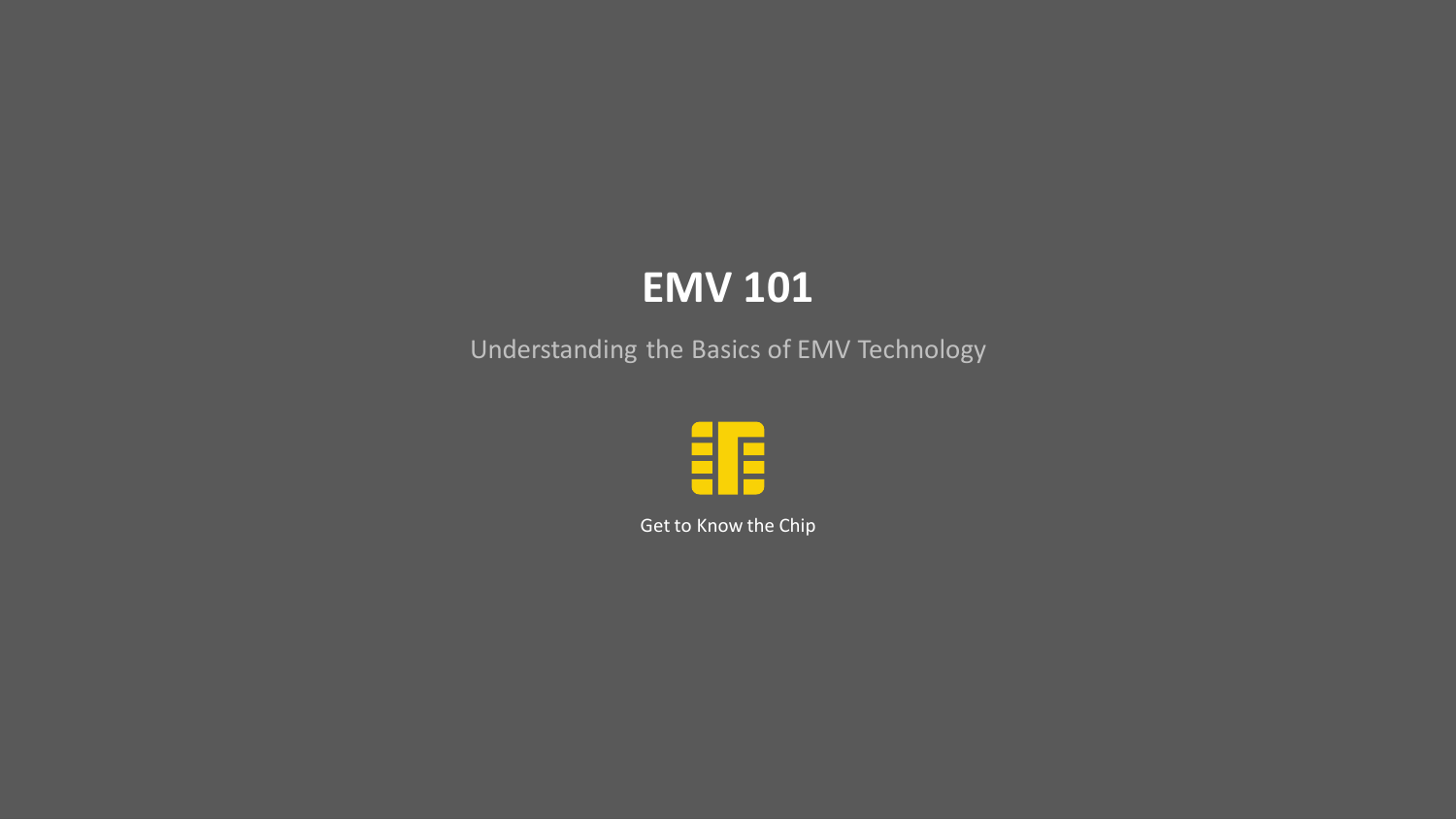# What is EMV?

Understanding EMV & the Technology that Powers EMV Cards

**EMV, which stands for Europay, MasterCard and Visa,** is the technology behind that tiny microchip that's showing up on new credit and debit cards everywhere in the U.S. This tiny little chip has huge benefits when it comes to protecting against fraud for card-present transactions. It offers better data security than magnetic stripe transactions and makes counterfeiting a card next to impossible.



#### Embedded Microchip

what turns the card into a smart card and enables it to communicate secure EMV transaction data to an EMV terminal.



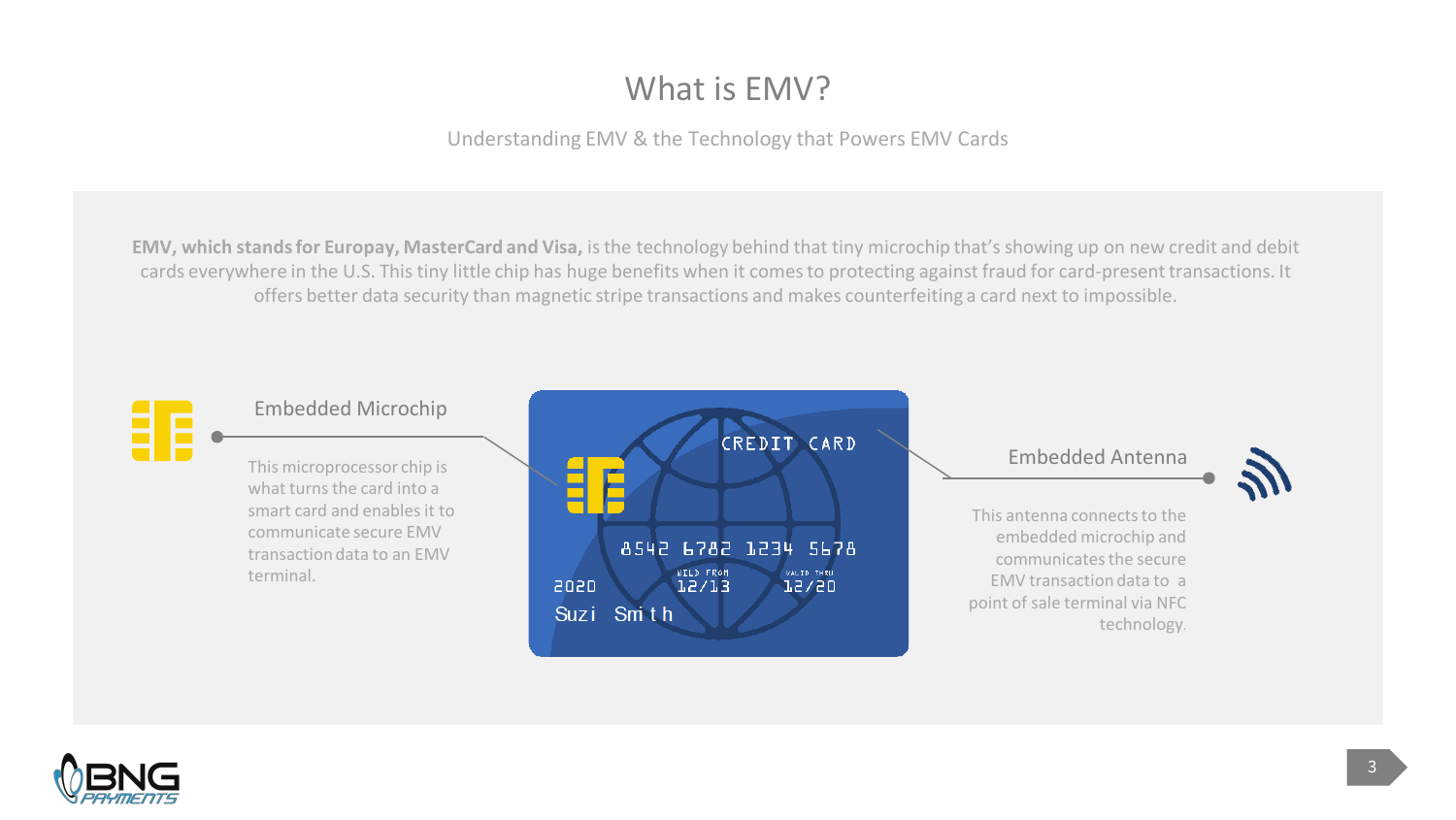# Ways to Accept EMV

Understanding the 3 Ways EMV Payments Can Be Accepted

#### Contact EMV

Contact EMV payments require a customer to put their EMV card into the slot of an EMV terminal. While the card remains in the terminal, the embedded chip and the terminal communicate to verify the card is real and to validate the cardholder's identity.

## Contactless EMV

Contactless EMV payments allow customers to tap their card against the EMV terminal, enabling the terminal to communicate with the card's embedded antenna via NFC technology while still using the EMV security standards.



## Mobile EMV

Mobile EMV payments allow customers to upload their EMV card credentials onto their mobile phone. Then, when it's time for payment, a customer can tap their phone against the terminal, which then communicates with the phone's antenna via NFC technology, while still using the EMV security standards.



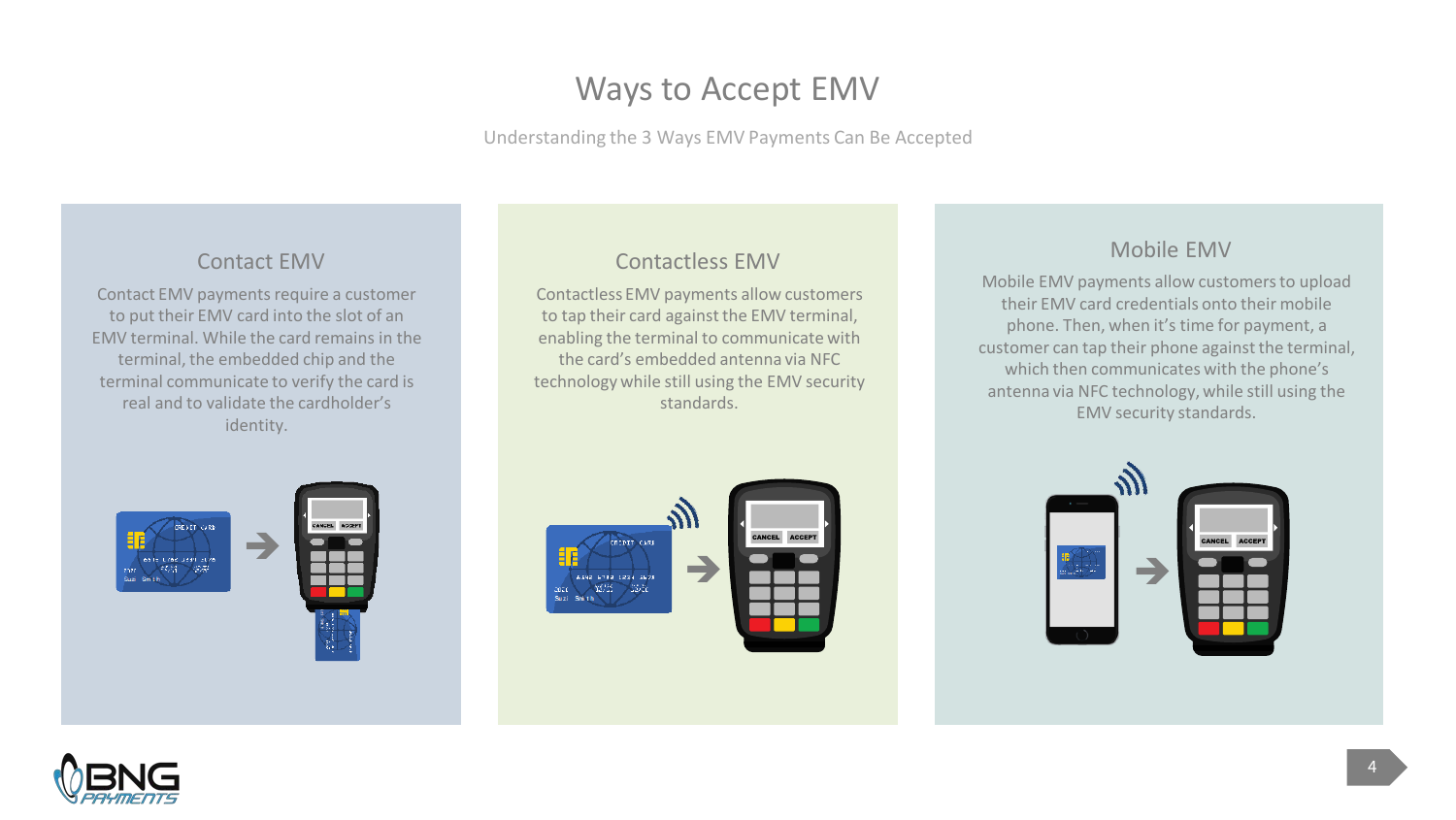# EMV Chip & PIN

Understanding How EMV Authenticates the Cardholder

The EMV card and EMV terminal communicate and work to negotiate the highest level of security available to determine if a PIN or signature will be required for the Contact EMV payment**.**

Chip & PIN

The EMV terminal requires the customer to enter their PIN to verify their identity.

## Chip & Signature

The EMV terminal prompts and requires the customer to sign for the transaction.





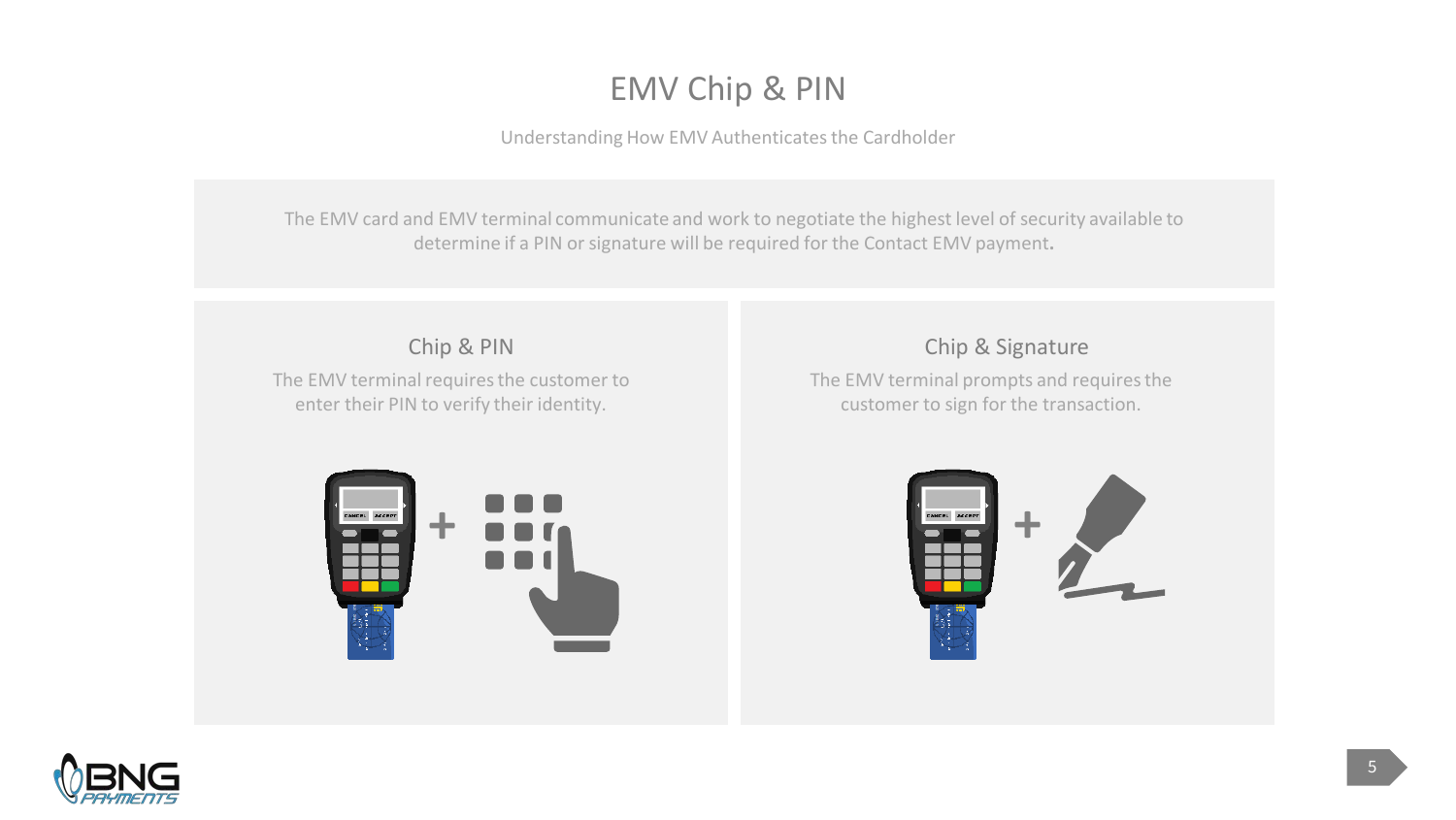# **What Happens When an EMV Transaction is Processed?**

Understanding the Steps and Key Players Involved in Processing an EMV Credit Transaction









EMV Cardholder EMV Terminal EMV-Ready Merchant EMV Certified Payment Gateway EMV-Ready Issuing Bank

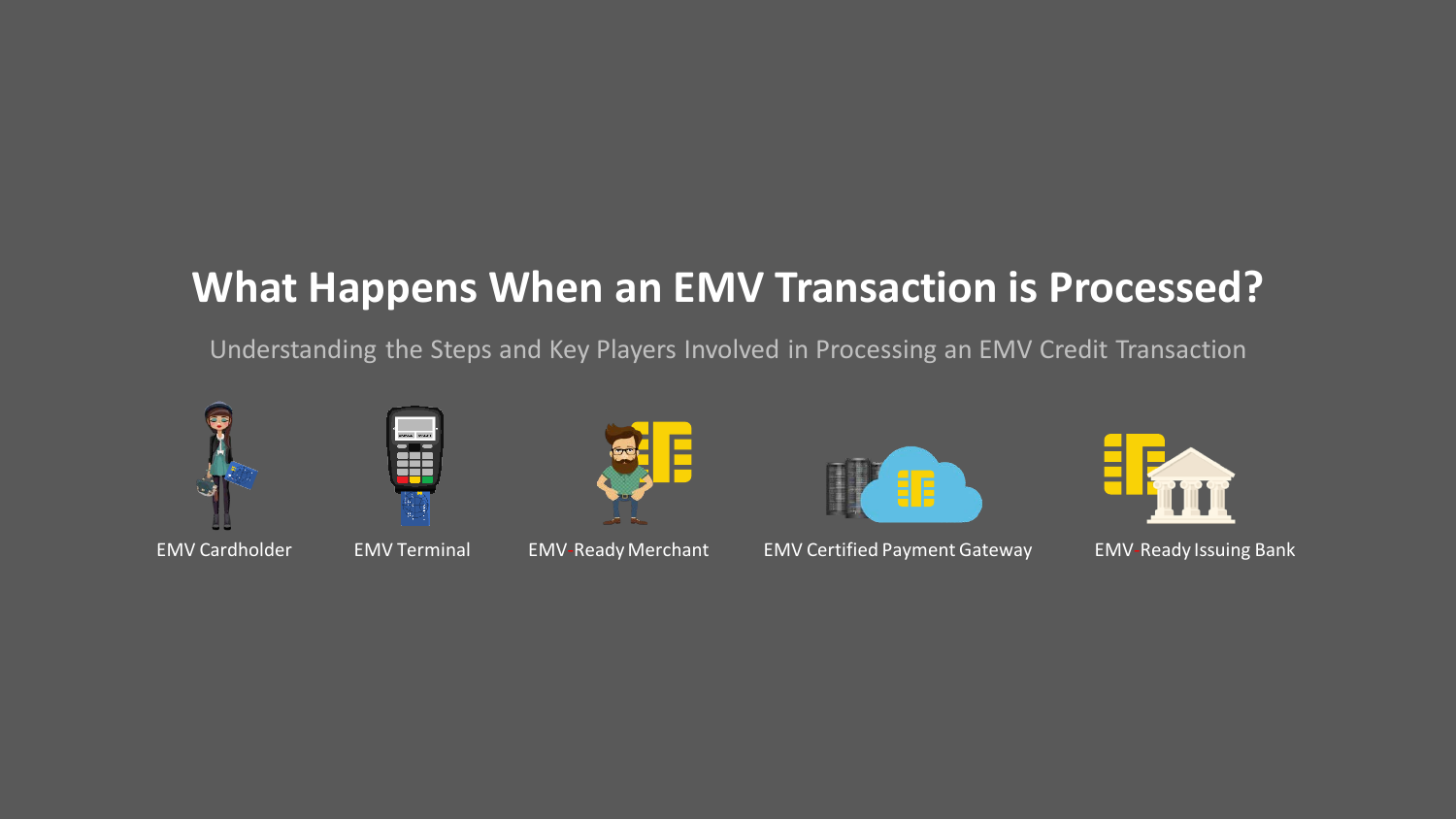# Key Players in Processing an EMV Transaction



#### EMV Cardholder

An EMV cardholder is someone who has obtained an EMV credit or debit card from a card issuing bank and is ready to start using it to make purchases.



#### EMV Terminal

An EMV terminal is the POS hardware that communicates with the cardholder's EMV card, specifically the embedded chip or antenna on the card.



This is Joe

#### EMV-Ready Merchant

An EMV-ready merchant has a compatible EMV-enabled terminal in their store and can start accepting EMV payments from their customers (cardholders) for the goods or services they sell.



Joe's EMV Certified Payment Gateway Account

#### EMV Certified Payment Gateway

The EMV certified payment gateway securely transmits the EMV transaction data and one-time cryptogram to issuing bank.



Ready Issuing Bank

#### EMV-Ready Issuing Bank (Cardholder Bank)

The EMV-ready issuing bank issues EMV credit cards to consumers like Suzi. They are responsible for decrypting the EMV transaction data and one-time cryptogram, authorizing the transaction and sending back their response via a new Suzi's EMV- one-time cryptogram with the transaction authorization.

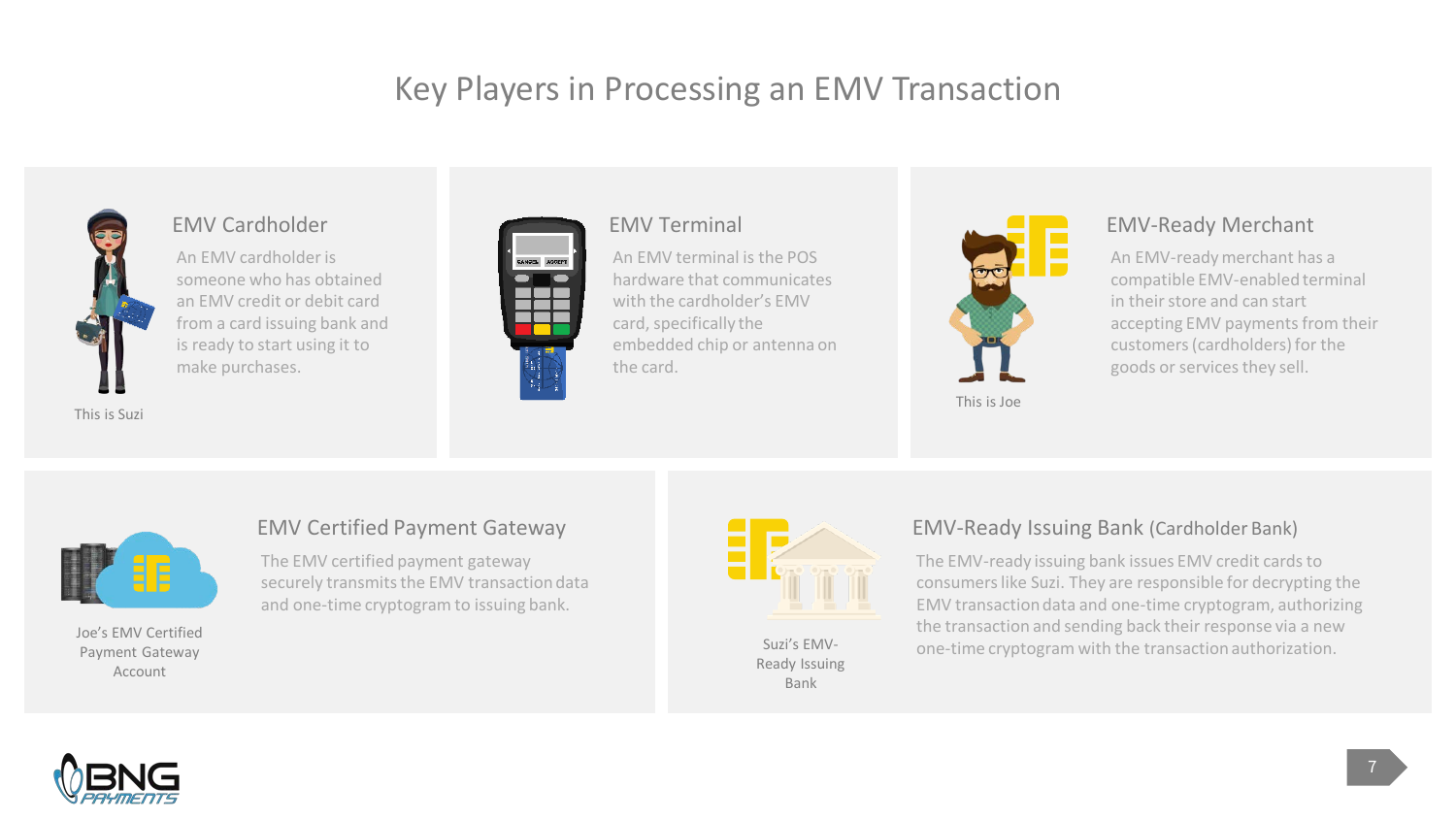# Contact EMV Transaction Flow

## **1.** Suzi the EMV Cardholder Purchases a Red Widget

While Suzi is shopping in her town, she spots the perfect red widget while passing by Joe's Widget Shop and decides to stop in and buy it. Suzi is able to make an EMV payment for the widget, since Joe's shop is EMV ready. Suzi makes a contact EMV payment and initiates the transaction by placing her card in the terminal's slot.





## **2.** The EMV Terminal Verifies the Card's Authenticity

There are a few different ways this can happen, depending on whether it's a contact EMV, contactless EMV or mobile EMV transaction.

## For Contact EMV (and in Suzi's Case)

The card is placed into the slot on the terminal and remains there while the terminal verifies the card is real and validates the cardholder identity. The terminal will ask for the cardholder's PIN or signature depending on the issuer's verification method.



## For Contactless EMV & Mobile EMV

The user taps the card or mobile phone, and using NFC technology it communicates with the terminal. The same EMV security standards used for contact EMV purchases are employed to verify the card is real and to validate the cardholder identity.

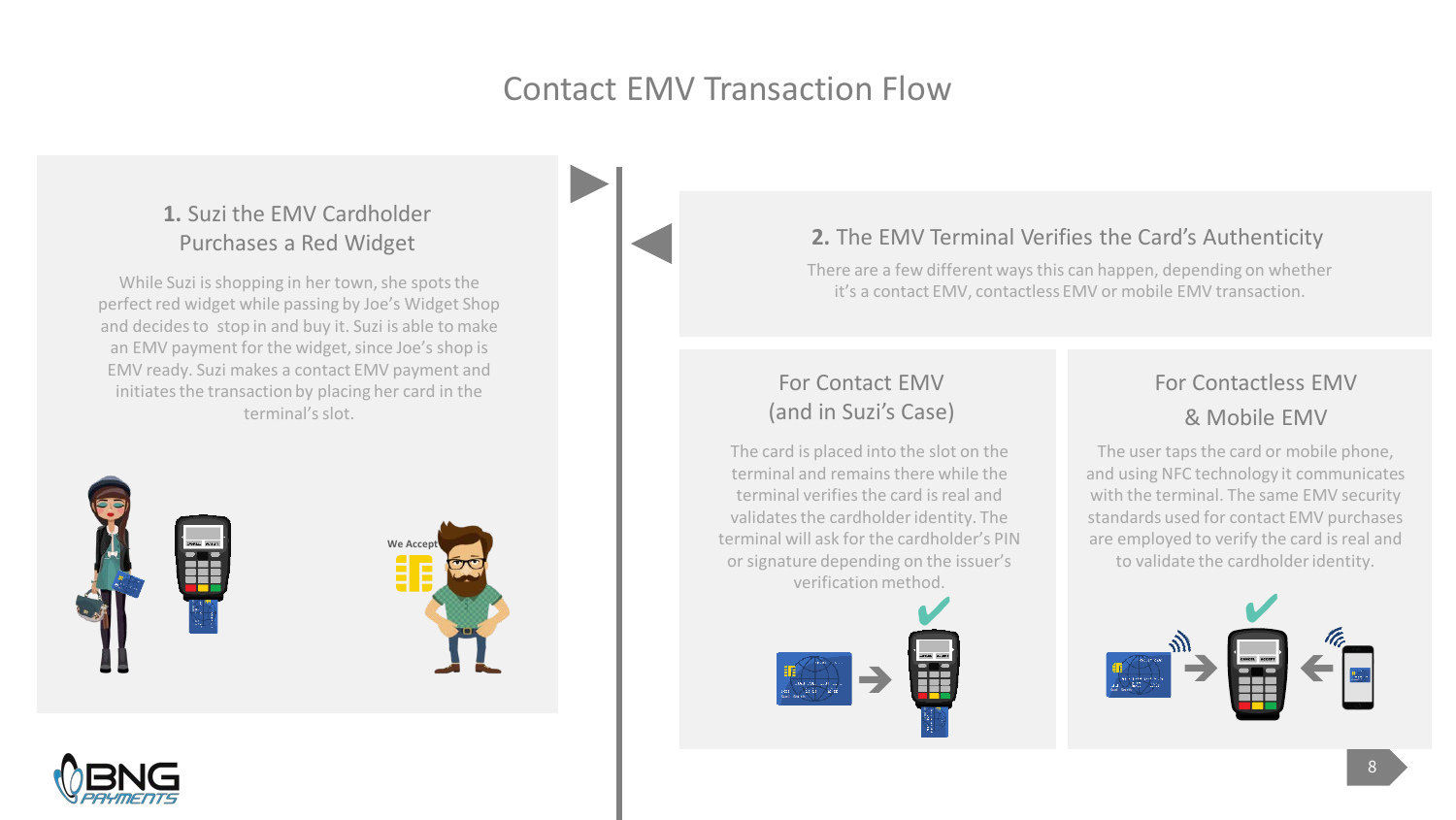## **3.** EMV Transaction Data is Prepared & One-Time Cryptogram is Created

Once Suzi's card has been verified and her identity has been validated, the terminal and the card work to prepare the EMV transaction data and create a onetime cryptogram that is only valid for this specific



# transaction. **4.** EMV Transaction Data & One-Time Cryptogram are Sent to the Payment Gateway

The gateway receives the EMV transaction data and one-time cryptogram and securely transmits them to Suzi's issuing bank.

 $\rightarrow$ 





Joe's EMV-Ready Payment Gateway Account

Suzi's EMV-Ready Issuing Bank

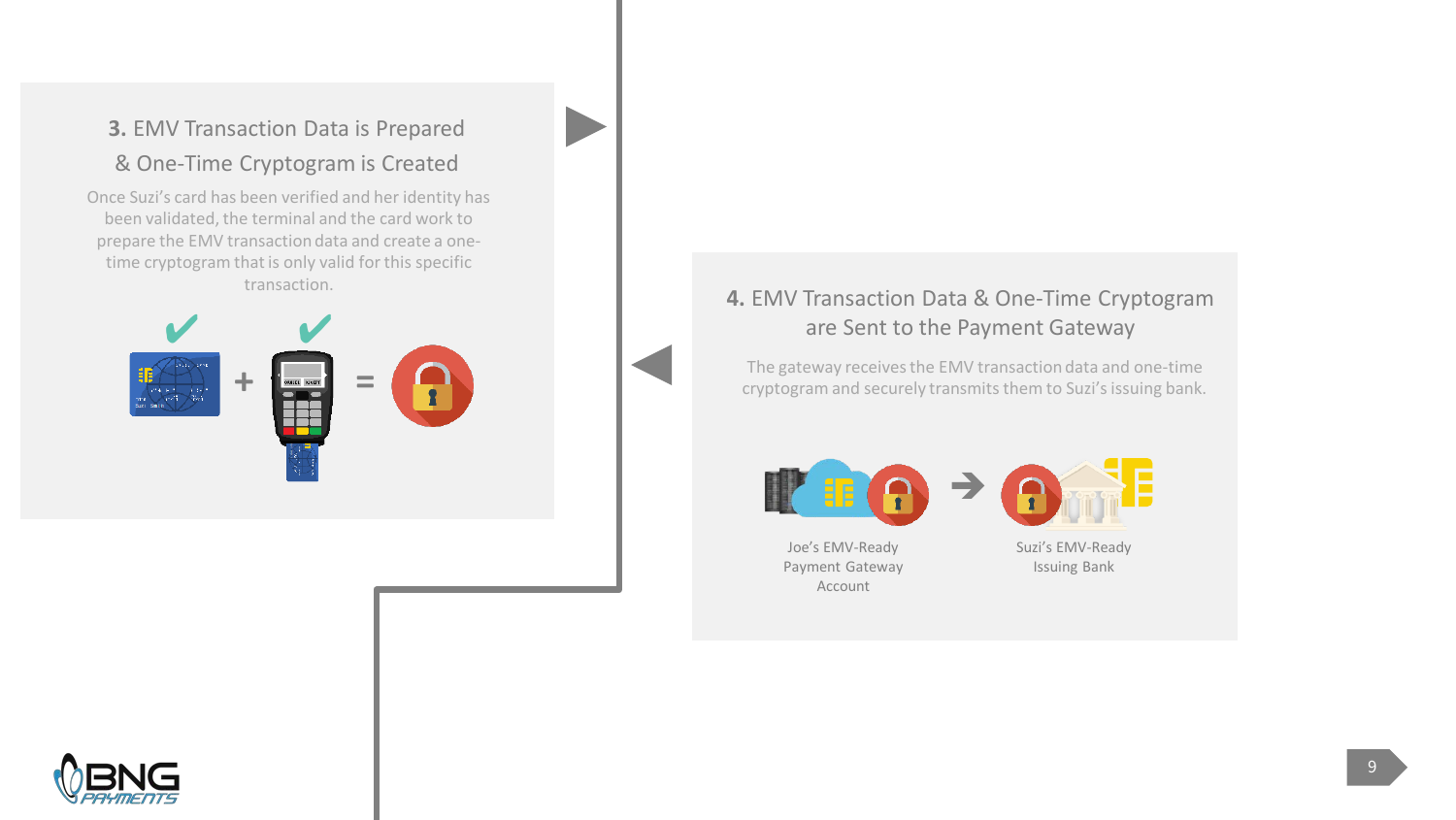## **5.** The Issuing Bank Decrypts the EMV Transaction Data & One-Time Cryptogram

After Suzi's issuing bank receives the transaction data, it works to decrypt the EMV transaction data and one-time cryptogram. Now the bank has all the information it needs and can authorize the transaction.



## **6.** The Issuing Bank Creates a New One-Time Cryptogram to Send Its Response

Suzi's issuing bank now needs to communicate the transaction authorization back to the EMV terminal and creates a new one-time cryptogram to do this.



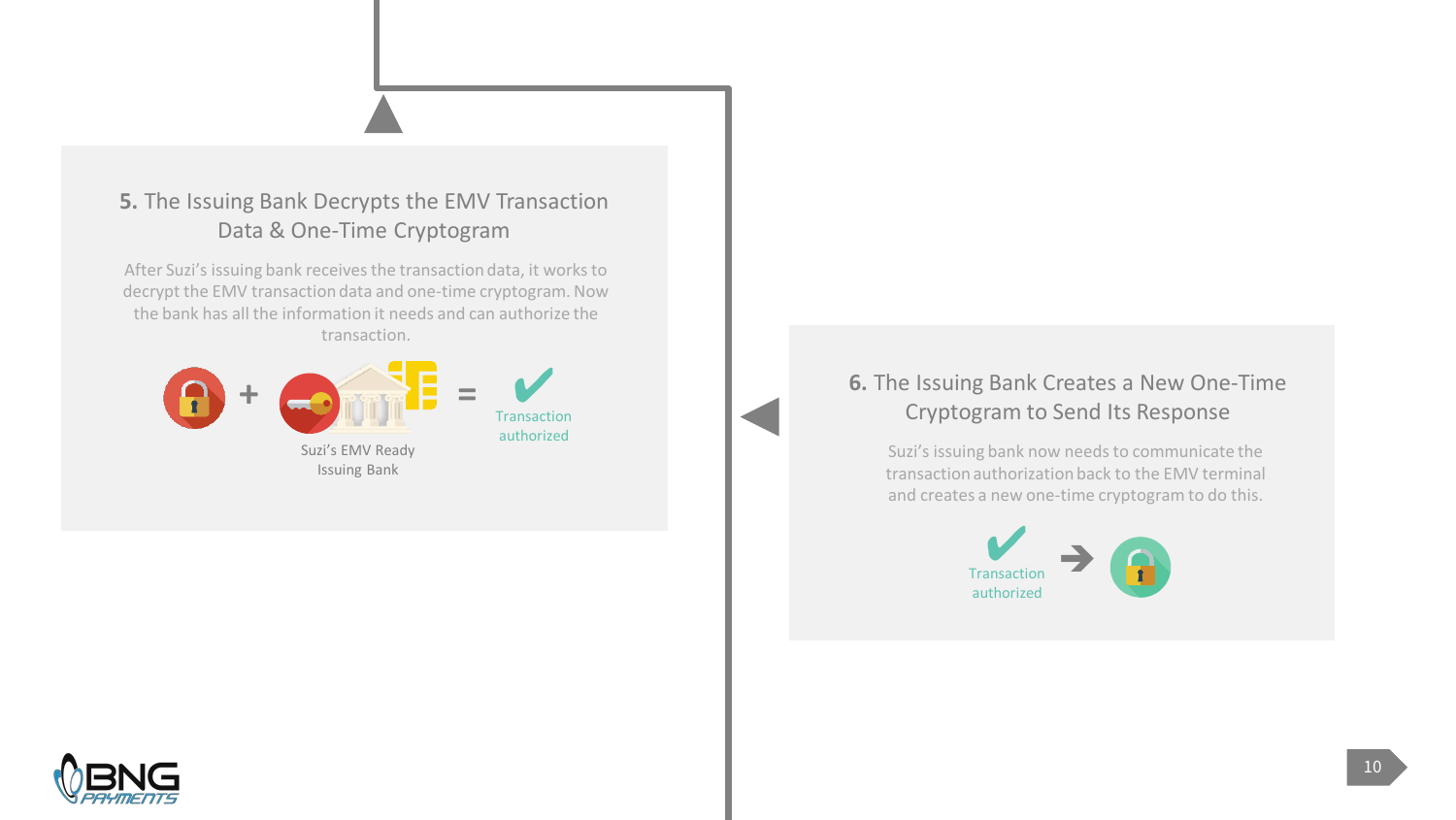## **7.** The Issuing Bank Sends the New One-Time Cryptogram to the Payment Gateway

Suzi's issuing bank sends the new one-time cryptogram with the transaction authorization back to the payment gateway.





Suzi's EMV Ready Issuing Bank

Joe's EMV Certified Payment Gateway Account



Once the payment gateway receives the new one-time cryptogram, it passes it along to the EMV terminal. From there the EMV terminal decrypts and displays the issuer's response, which in this case is an approval.



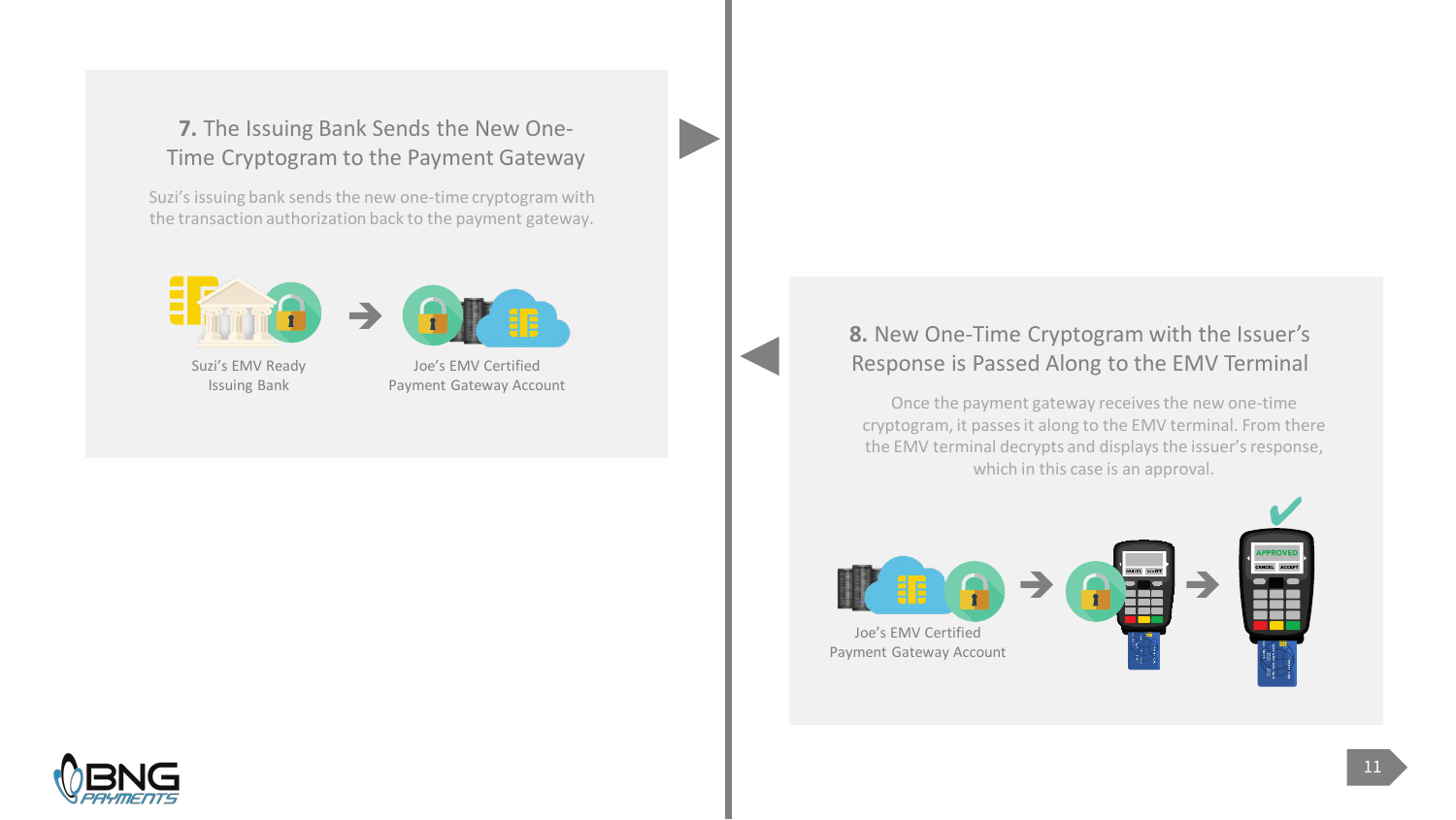# **What Do Merchants Need To Know About the EMV Liability Shift?**

## Understanding the Liability Shift and the Steps to Take to Avoid Liability

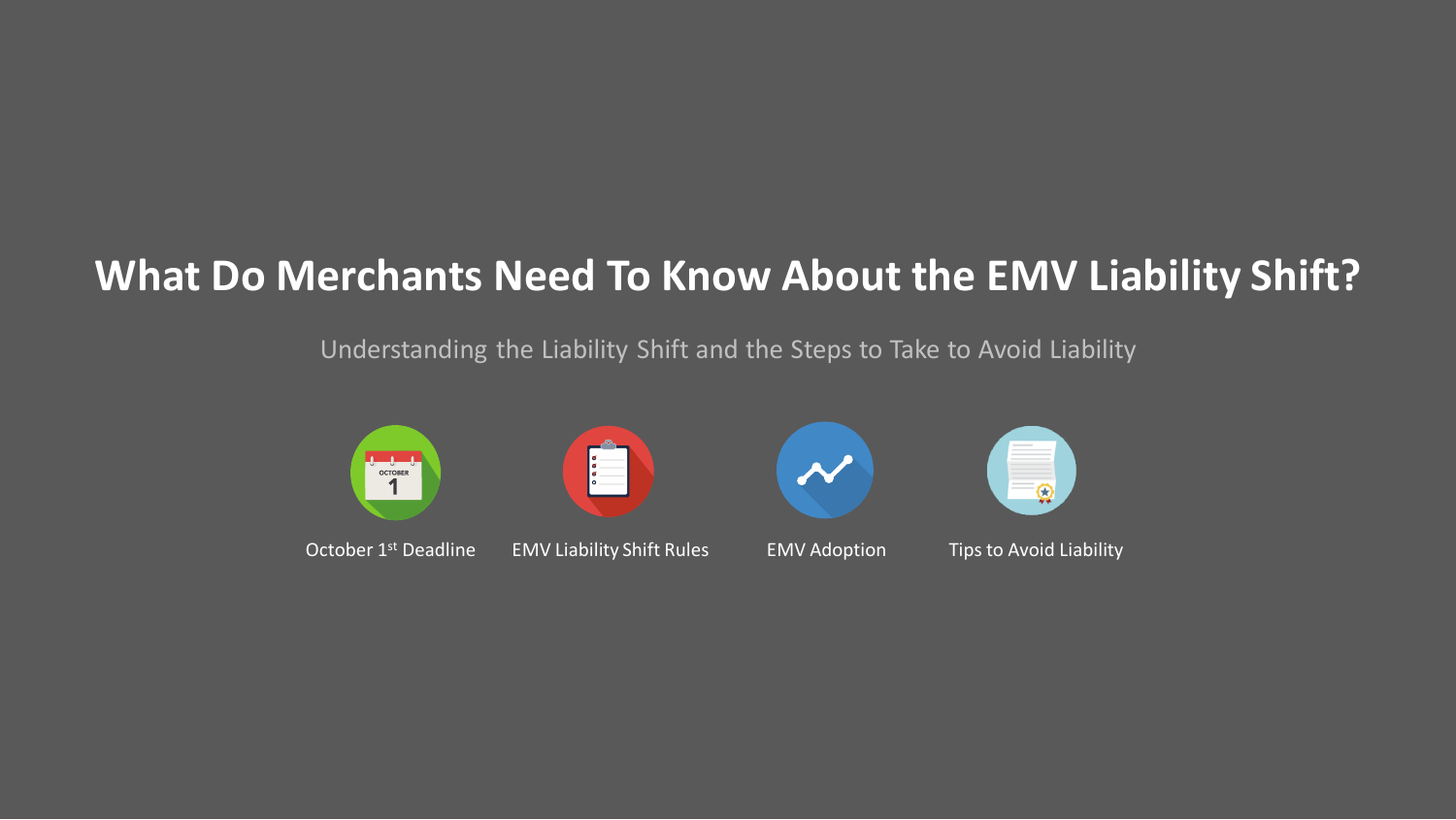# October 1st 2015 Deadline

Understanding How this Deadline Affects the Liability Shift

**OCTOBER** 

 $\overline{\cup}$ 



#### Liability Shift

After October 1, 2015, if a counterfeit EMV transaction occurs, the liability belongs to whichever party has not yet adopted EMV chip technology. This means that the issuing bank or merchant could end up being financially responsible for the counterfeit EMV transaction if they aren't EMV-ready.

#### Card Present Transactions Only



The transition toward EMV technology and the liability shift only affects merchants who process card present transactions. Online transactions, on the other hand, are not directly affected by EMV technology or the liability shift.

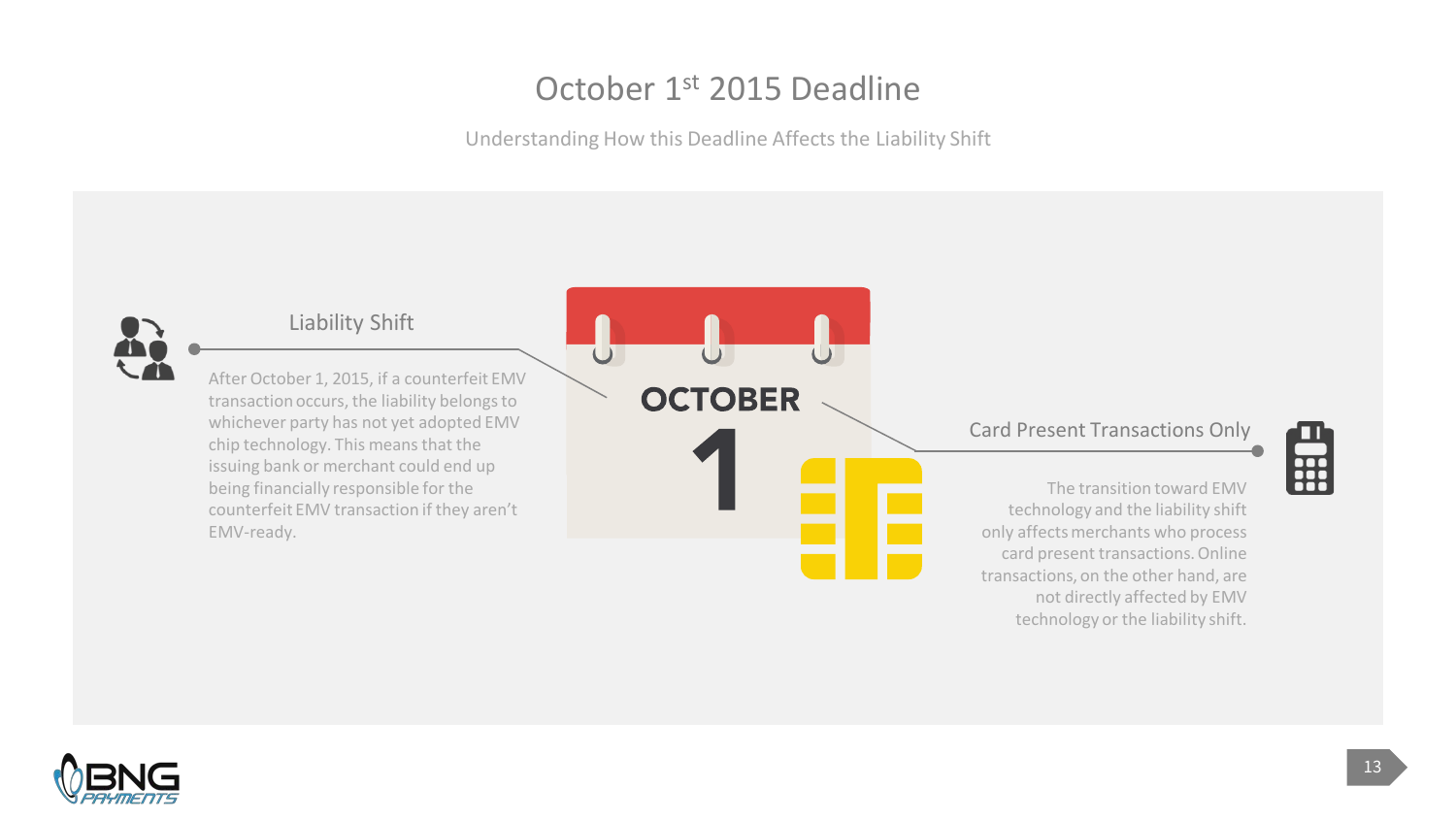# EMV Liability Shift Rules & Scenarios

After October 1, 2015, Who's Liable?<sup>1</sup>



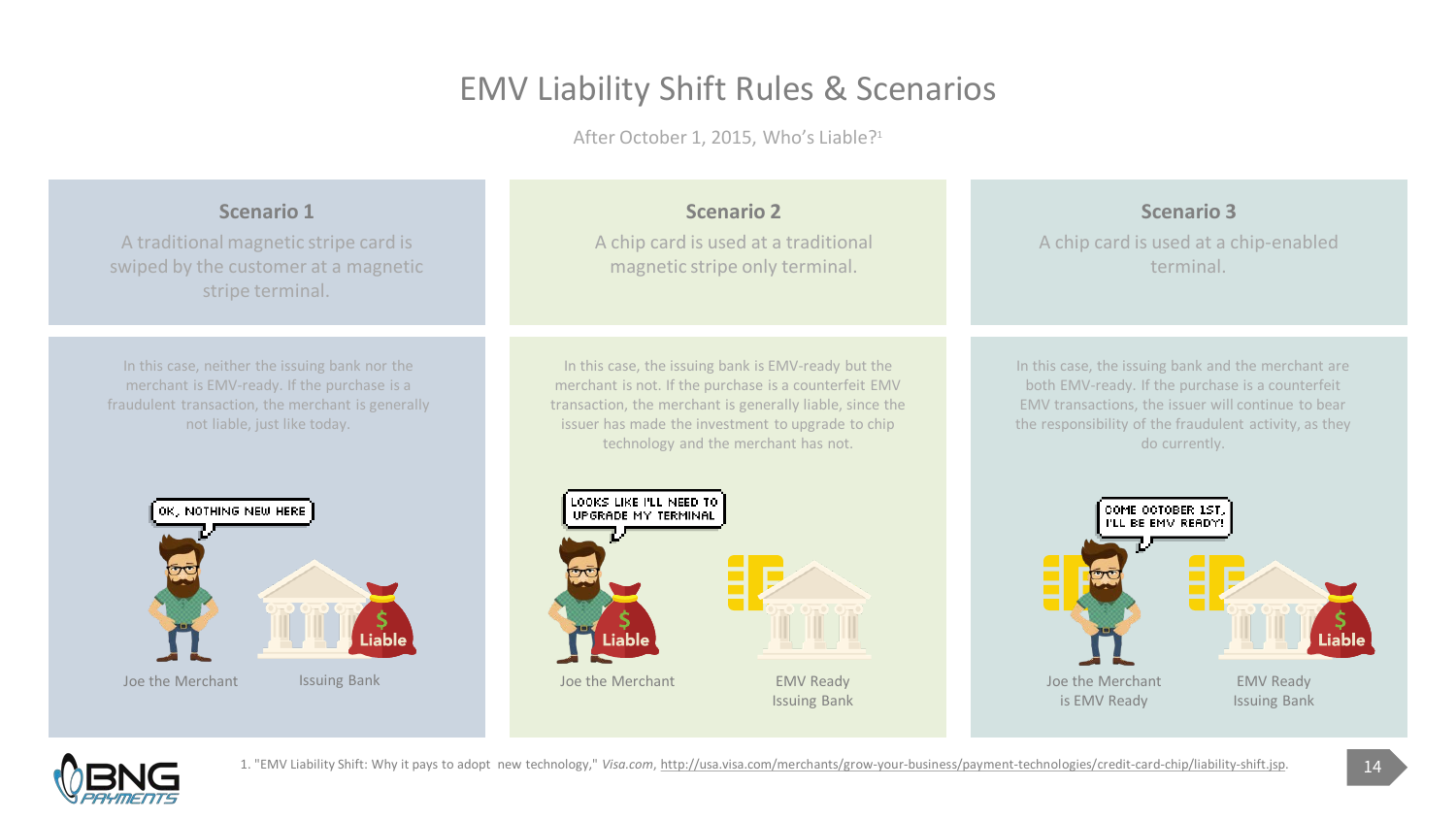# EMV Liability Shift Rules & Scenarios—The Exceptions

Are There Any Types of Transactions Not Included in the October 2015 Liability Shift?<sup>1</sup>

## Fuel & ATM Transactions

Liability for automated fuel dispensers and ATM transactions doesn't shift until October 2017.



## Card-Not-Present Transactions

The liability shift doesn't apply to card-not-present transactions. In these cases, the liability remains subject to existing liability and chargeback rules.



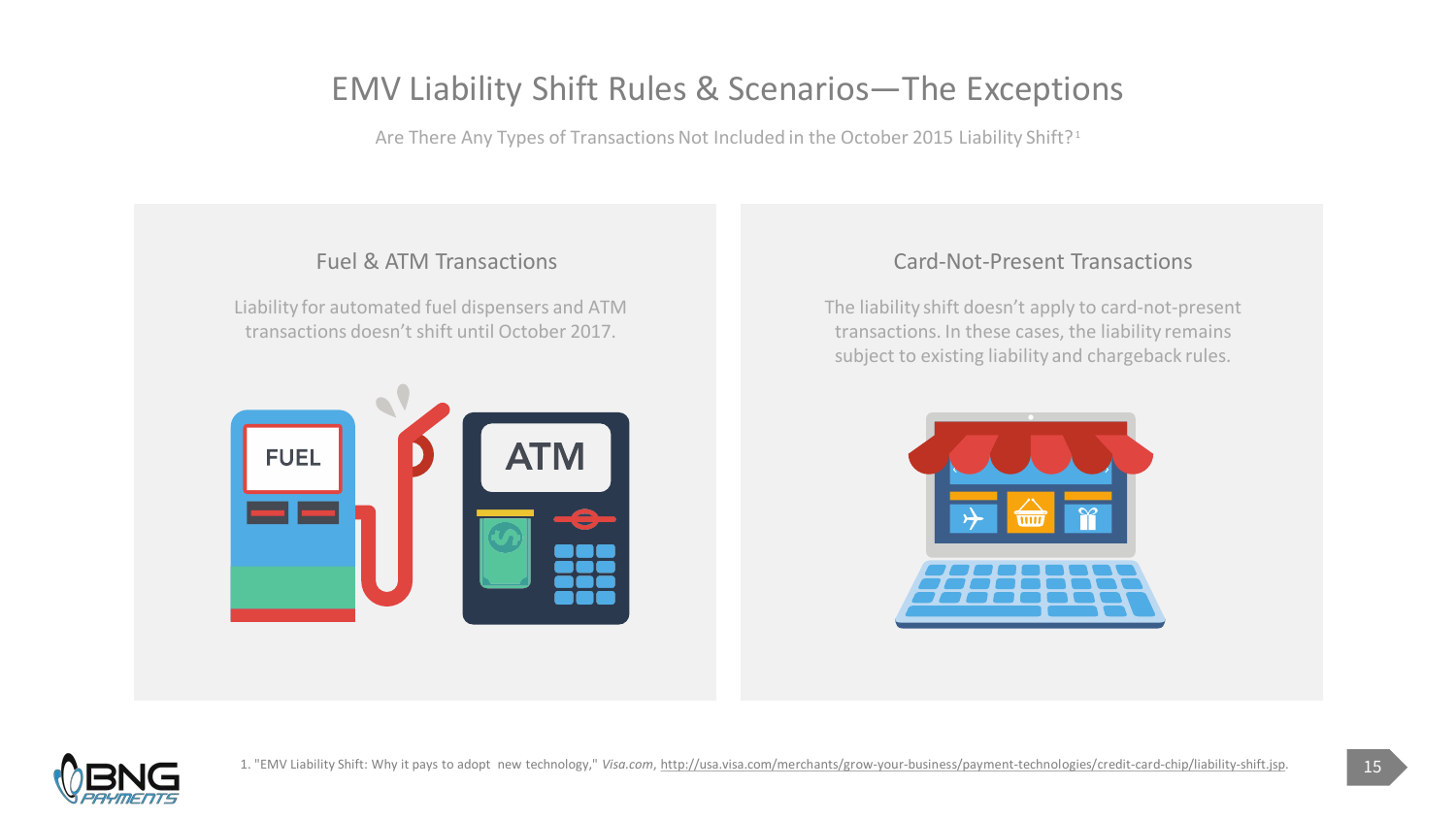# EMV Adoption

What is the Expected Adoption Rate of EMV?<sup>1</sup>





1. Shamas, Megan. "With EMV Chip Migration on Track, U.S. Payments Industry Looks Ahead to Mobile, eCommerce and Tokenization at Smart Card Alliance 2015 Payments Summit," *smartcardalliance.org,*http://www.smartcardalliance.org/with-emv-chip-migration-on-track-u-s-payments-industry-looks-ahead-to-mobile-ecommmerce-and-tokenization-at-smart-cardalliance-2015-payments-summit/.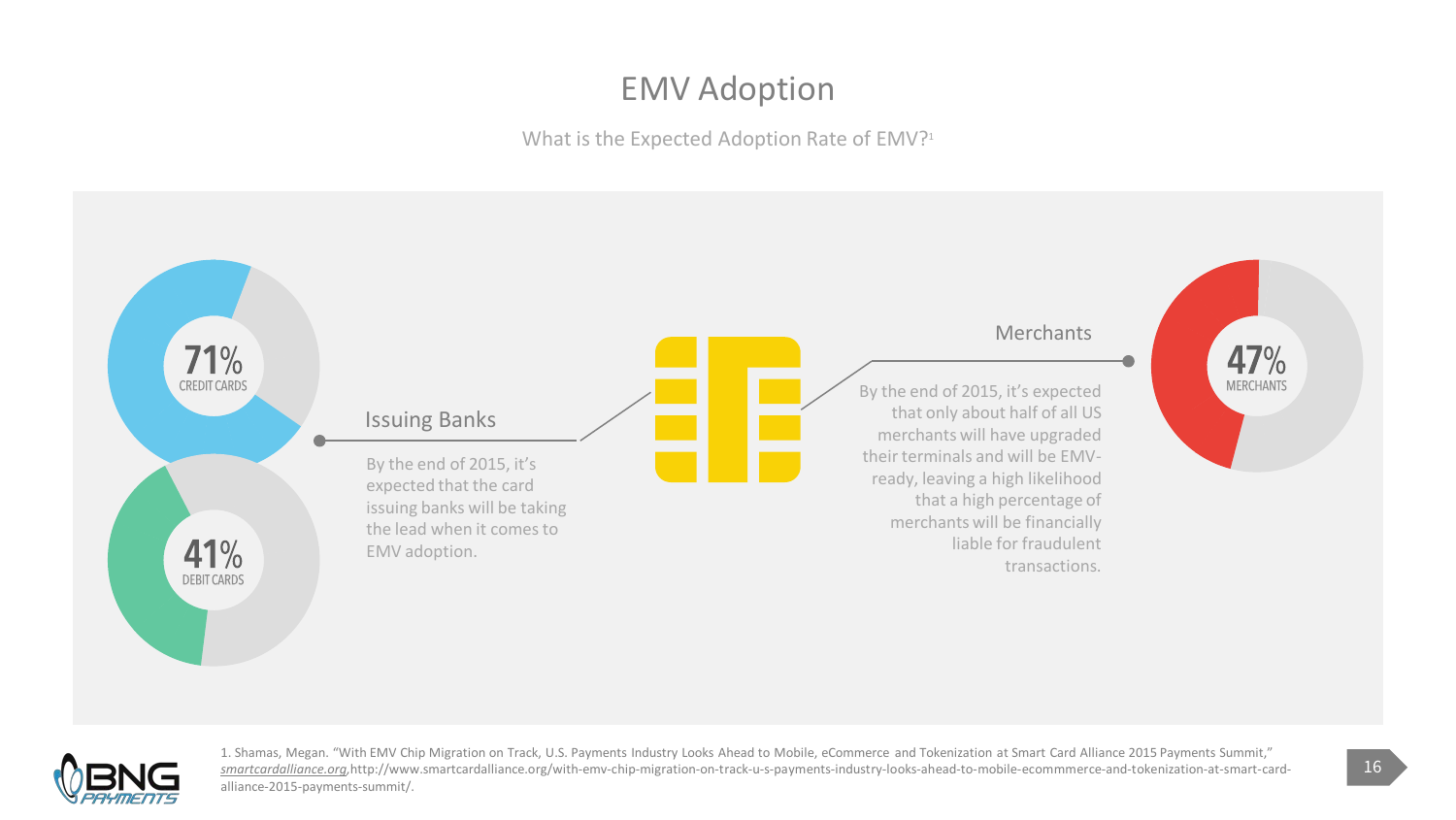# Steps Merchants Can Take to Avoid Liability

Keep Your Merchants on Track to Avoid Liability



## Stay One Step Ahead of Card Issuers

Card issuers already plan to have chip cards in consumers' hands by the end of 2015 and once consumers start using those cards, merchants with non-EMV-ready terminals will start taking on the liability.



## Upgrade & Process Transactions Using an EMV Compatible Device

Having an EMV compatible terminal is just the foundation for EMV; merchants will actually need to process transactions using EMV whenever possible to truly avoid liability.